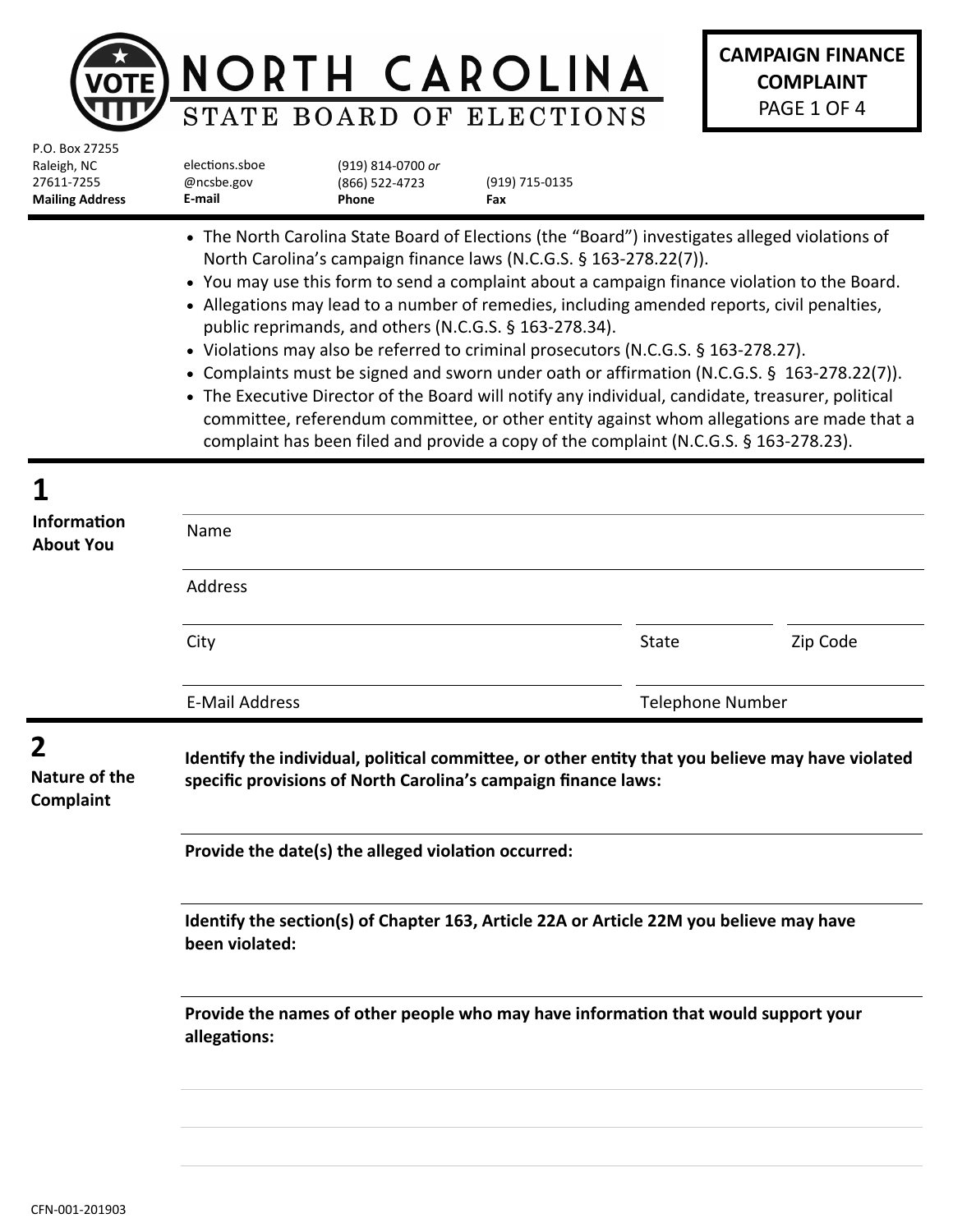

**CAMPAIGN FINANCE COMPLAINT** PAGE 2 OF 4

## **3**

**Please describe the activity you are complaining about.**

**Description of the Violation**

Be as specific as you can, including by providing relevant dates, times, locations, and types of potential violations. If your complaint involves specific campaign finance reports, please provide the name and date of the report. Please provide as much detail as possible and attach any documentation, including copies of advertisements, that supports your claim. Article 22A, *Regulating Contributions and Expenditures in Political Campaigns*, can be found at N.C.G.S. §§ 163-278.10 to 163-278.40J. Article 22M, *Legal Expense Funds*, can be found at N.C.G.S. §§ 163-278.300 to 163-278.320. To the extent you can pinpoint which conduct has violated which specific sections, that will greatly accelerate an investigation by the Board's staff. **Attach additional pages if needed.**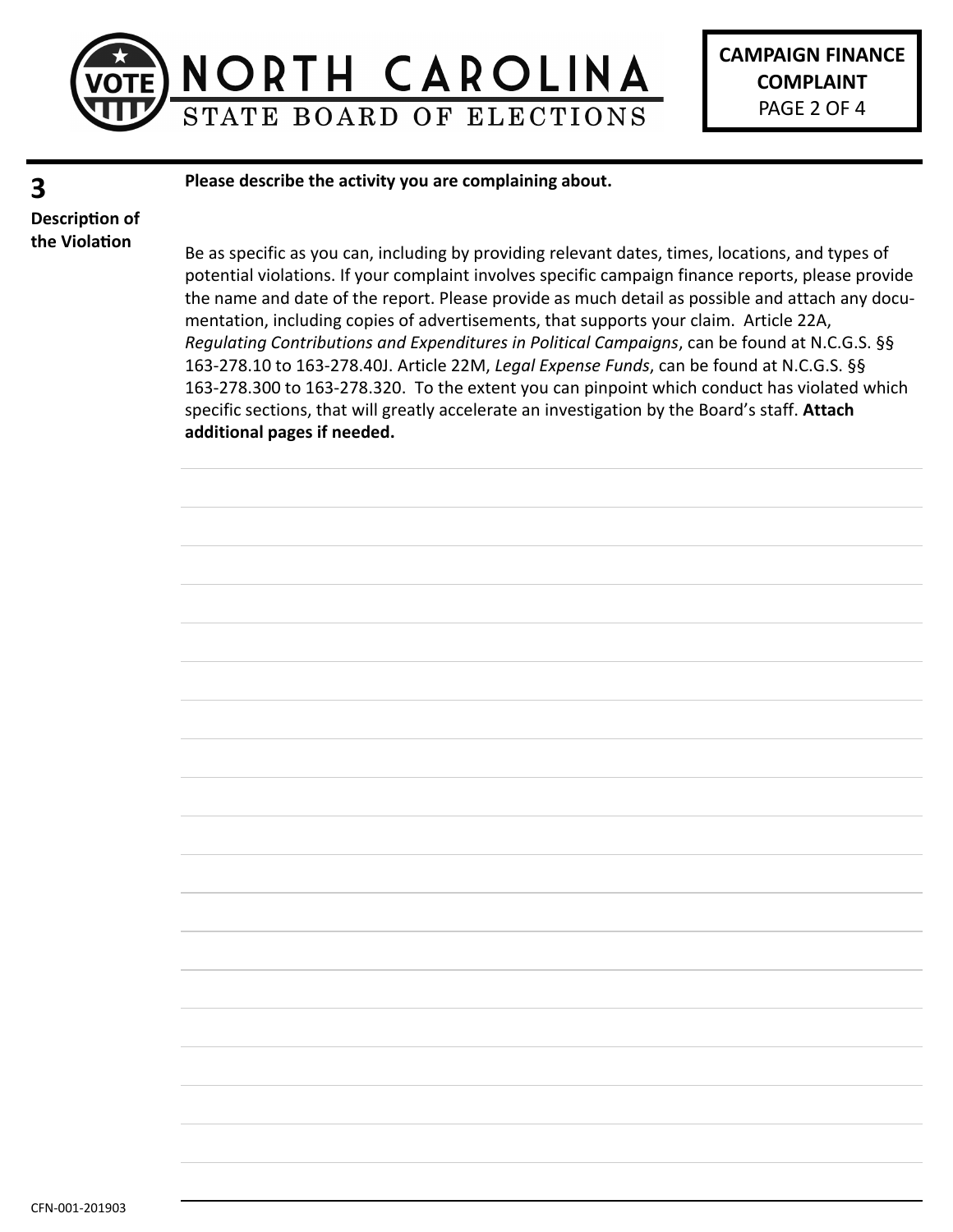

| Description of |                                                                                   |
|----------------|-----------------------------------------------------------------------------------|
| the Violation  |                                                                                   |
|                |                                                                                   |
| (Continued)    |                                                                                   |
|                |                                                                                   |
|                |                                                                                   |
|                |                                                                                   |
|                |                                                                                   |
|                |                                                                                   |
|                |                                                                                   |
|                |                                                                                   |
|                |                                                                                   |
|                |                                                                                   |
|                |                                                                                   |
|                |                                                                                   |
|                |                                                                                   |
|                |                                                                                   |
|                |                                                                                   |
|                |                                                                                   |
|                |                                                                                   |
|                |                                                                                   |
|                |                                                                                   |
|                |                                                                                   |
|                |                                                                                   |
|                |                                                                                   |
|                |                                                                                   |
|                |                                                                                   |
|                |                                                                                   |
|                |                                                                                   |
|                |                                                                                   |
|                |                                                                                   |
|                |                                                                                   |
|                |                                                                                   |
|                |                                                                                   |
|                |                                                                                   |
|                |                                                                                   |
|                |                                                                                   |
|                |                                                                                   |
|                |                                                                                   |
|                |                                                                                   |
|                |                                                                                   |
|                |                                                                                   |
|                |                                                                                   |
|                |                                                                                   |
|                |                                                                                   |
|                |                                                                                   |
|                |                                                                                   |
|                |                                                                                   |
|                |                                                                                   |
|                |                                                                                   |
|                |                                                                                   |
|                | $\sim$                                                                            |
|                |                                                                                   |
|                |                                                                                   |
|                |                                                                                   |
|                |                                                                                   |
|                | ,一个人的人都是一个人的人,我们就是一个人的人,我们就是一个人的人,我们就是一个人的人,我们就是一个人的人,我们就是一个人的人,我们就是一个人的人,我们就是一个人 |
|                |                                                                                   |
|                |                                                                                   |
|                |                                                                                   |
|                |                                                                                   |
|                |                                                                                   |
|                |                                                                                   |
|                |                                                                                   |
|                |                                                                                   |

**3**